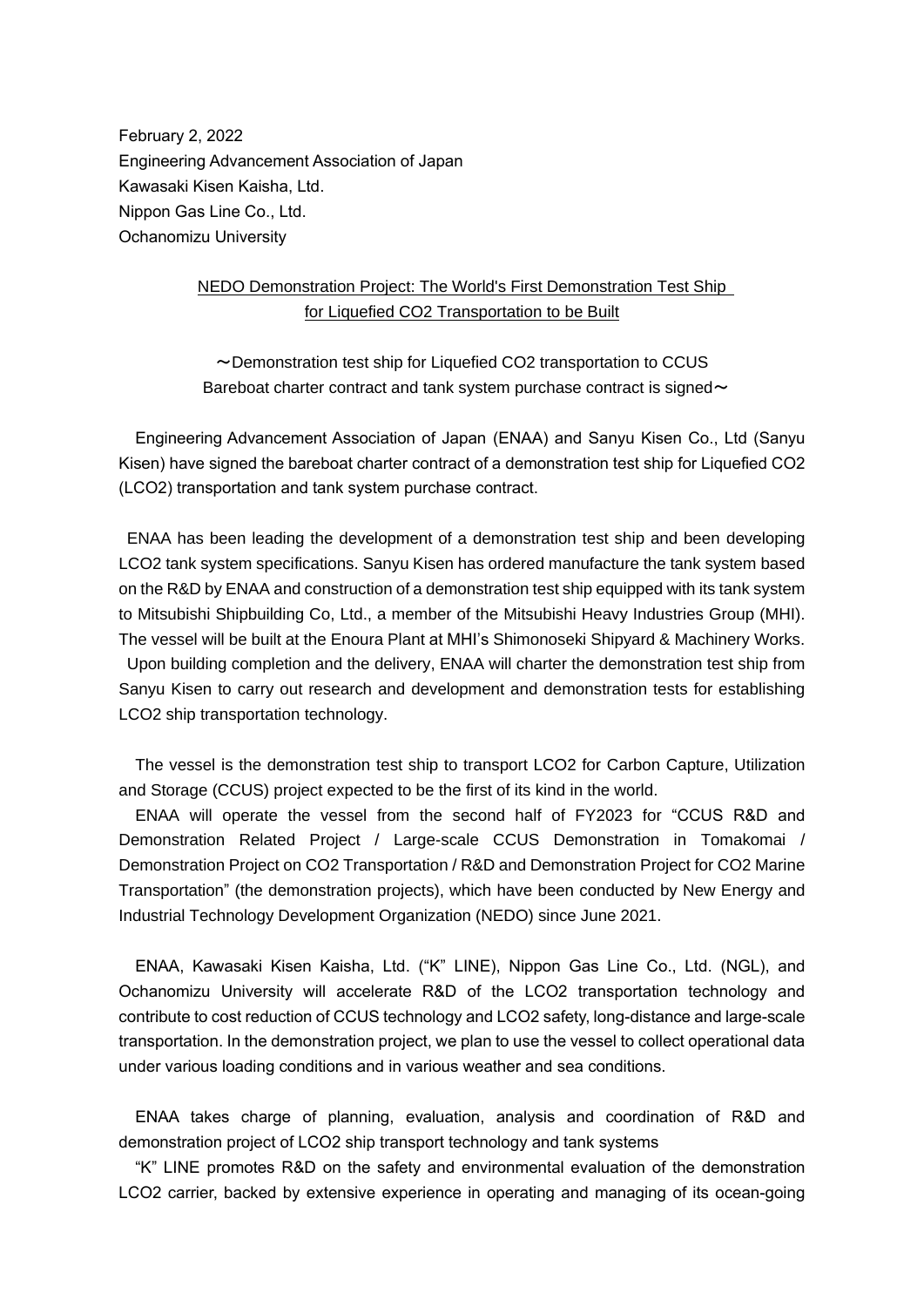liquefied gas vessels.

NGL takes charge of operating and managing the demonstration test shipbased on 60-year experience of pressurized liquefied gas carriers.

Ochanomizu University conducts fundamental research on the control of carbon dioxide state (phase change) and provide the information necessary for safe transportation studies.

ENAA, "K" LINE, NGL, and Ochanomizu University will contribute to realizing the carbon neutral society through this demonstration project.

 $\leq$  Image of the demonstration test ship for LCO2 transportation  $>$ 



| <b>[General Particular]</b> |                 |
|-----------------------------|-----------------|
| Cargo tank capacity         | $: 1,450$ m $3$ |
| Length overall              | :72.0m          |
| <b>Breadth</b>              | : 12.5m         |
| Draft                       | : 4.55m         |

Mitsubishi Shipbuilding Co, Ltd all rights reserved